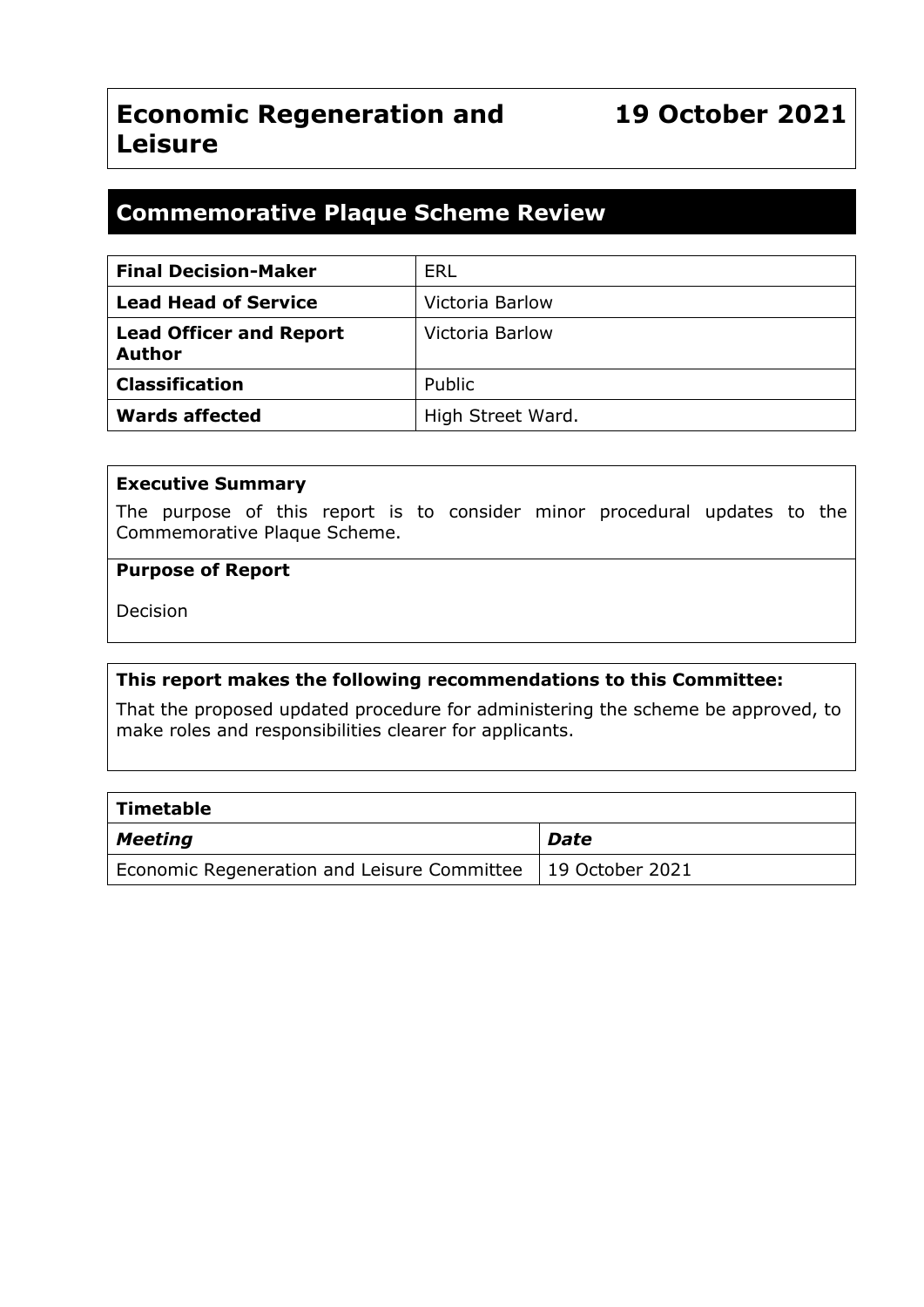# **Commemorative Plaque Scheme Review**

## **1. CROSS-CUTTING ISSUES AND IMPLICATIONS**

| <b>Issue</b>                                        | <b>Implications</b>                                                                                                                                                                                                                                                                                                                                                                                                                                                                                            | Sign-off                                    |
|-----------------------------------------------------|----------------------------------------------------------------------------------------------------------------------------------------------------------------------------------------------------------------------------------------------------------------------------------------------------------------------------------------------------------------------------------------------------------------------------------------------------------------------------------------------------------------|---------------------------------------------|
| <b>Impact on</b><br>Corporate<br><b>Priorities</b>  | The four Strategic Plan objectives are:<br><b>Embracing Growth and Enabling</b><br>Infrastructure<br>Safe, Clean and Green<br>$\bullet$<br>Homes and Communities<br>A Thriving Place<br>$\bullet$<br>We do not expect the recommendations<br>will by themselves materially affect<br>achievement of corporate<br>priorities. However, they will support the<br>Council's overall achievement of its aims as<br>set out in section 3                                                                            | Museum<br>Director                          |
| <b>Cross</b><br><b>Cutting</b><br><b>Objectives</b> | The four cross-cutting objectives are:<br>Heritage is Respected<br>$\bullet$<br>Health Inequalities are Addressed and<br>$\bullet$<br>Reduced<br>Deprivation and Social Mobility is<br>$\bullet$<br>Improved<br><b>Biodiversity and Environmental</b><br>Sustainability is respected<br>The report recommendation(s) supports the<br>achievement(s) of the Heritage is Respected<br>cross cutting objectives by making significant<br>elements of our built heritage more visible to<br>members of the public. | Museum<br>Director                          |
| <b>Risk</b><br><b>Management</b>                    | The Commemorative Plaque Scheme Policy<br>lays out how risks are addressed.                                                                                                                                                                                                                                                                                                                                                                                                                                    | Museum<br>Director                          |
| <b>Financial</b>                                    | The proposals set out in the recommendation<br>are all within already approved budgetary<br>headings and so need no new funding for<br>implementation.                                                                                                                                                                                                                                                                                                                                                         | Section 151<br>Officer &<br>Finance<br>Team |
| <b>Staffing</b>                                     | We will deliver the recommendations with our<br>current staffing.                                                                                                                                                                                                                                                                                                                                                                                                                                              | Head of<br>Regeneration<br>and              |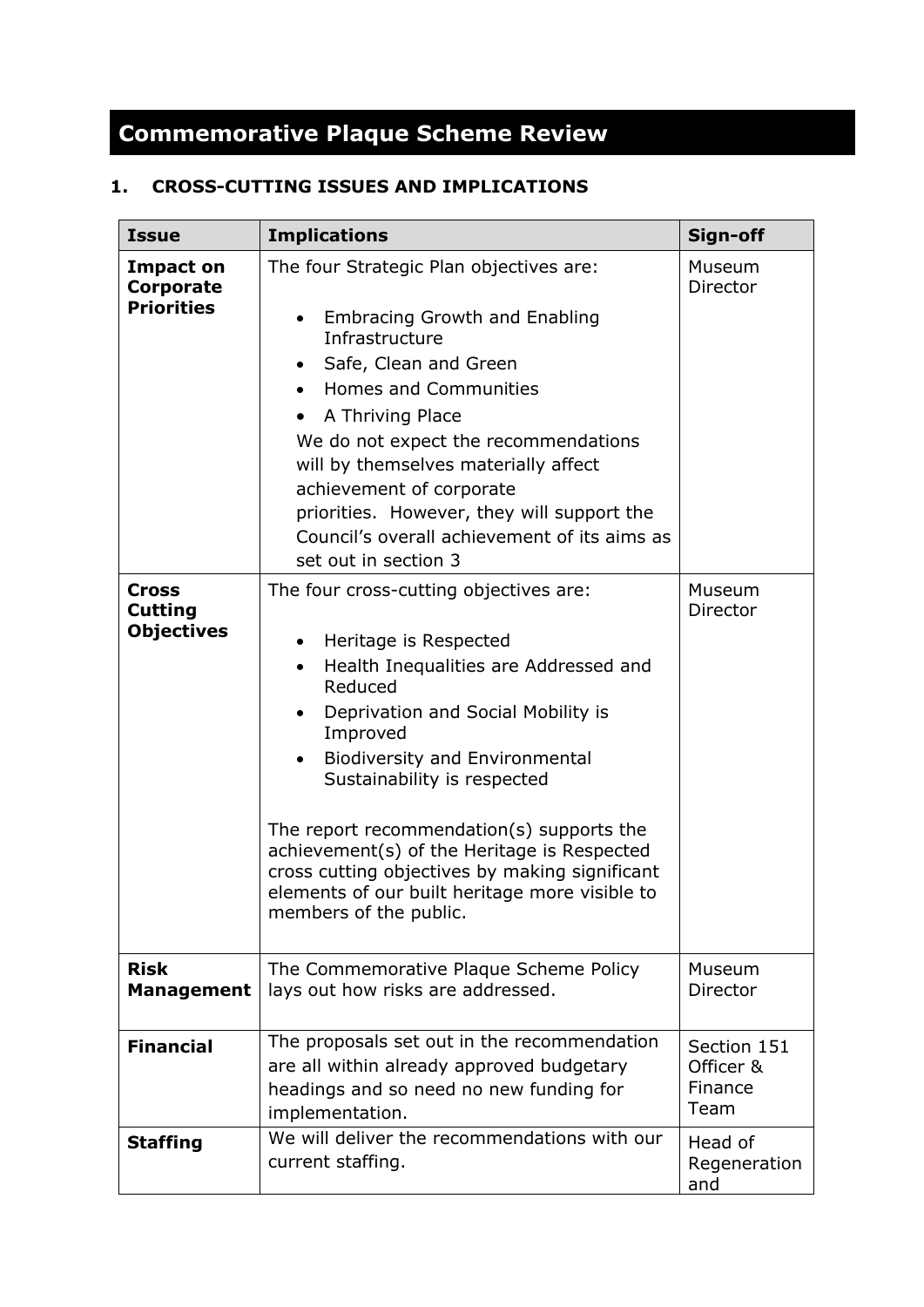|                                                        |                                                                                                                                                           | Economic<br>Development                                 |
|--------------------------------------------------------|-----------------------------------------------------------------------------------------------------------------------------------------------------------|---------------------------------------------------------|
| Legal                                                  | No legal implications identified.                                                                                                                         | Senior<br>Lawyer,<br>Corporate<br>Governance            |
| <b>Privacy and</b><br><b>Data</b><br><b>Protection</b> | Accepting the recommendations will increase<br>the volume of data held by the Council. We<br>will hold that data in line with our retention<br>schedules. | Policy and<br>Information<br>Team                       |
| <b>Equalities</b>                                      | The recommendations do not propose a<br>change in service therefore will not require an<br>equalities impact assessment                                   | Equalities &<br>Communities<br>Officer                  |
| <b>Public</b><br><b>Health</b>                         | We recognise that the recommendations will<br>not negatively impact on population health or<br>that of individuals.                                       | <b>Public Health</b><br>Officer                         |
| <b>Crime and</b><br><b>Disorder</b>                    | The recommendation will have no impact on<br>Crime and Disorder.                                                                                          | Museum<br>Director                                      |
| <b>Procurement</b>                                     | No procurement will be required as a result of<br>these recommendations                                                                                   | Head of<br>Service &<br>Section 151<br>Officer          |
| <b>Biodiversity</b><br>and Climate<br><b>Change</b>    | No direct implications on biodiversity and<br>climate change arise in this report.                                                                        | <b>Biodiversity</b><br>and Climate<br>Change<br>Manager |

# **2. INTRODUCTION AND BACKGROUND**

2.1 The Maidstone Commemorative Plaques scheme was introduced to commemorate people and events which have contributed to the rich cultural heritage of the borough. In the past, a number of plaques and other memorials to culturally significant people and events have been raised, including a statue to Queen Victoria, plaques marking the home of Andrew Broughton (who was Clerk of the Court at the trial of Charles I), the Chapel where William Hazlitt's father preached and a memorial to the dead of the Battle of Maidstone (1648) in Brenchley Gardens.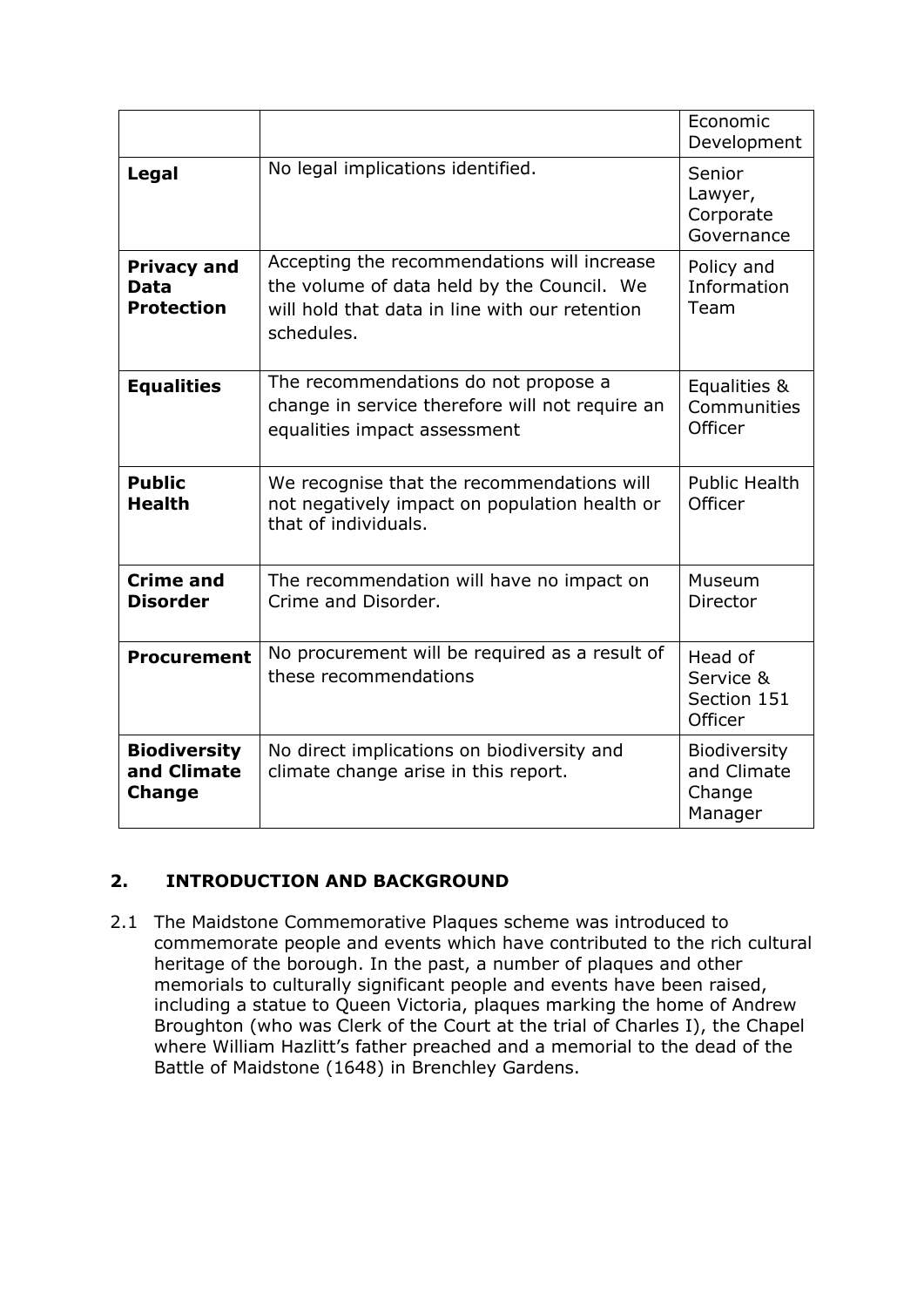

*A wide variety of styles and media were previously used.*

- 2.2 In December 2017 members agreed the launch of an official MBC scheme with a standardised, preferred design to allow residents to easily pick out and recognise plaques which were part of the scheme. This report will examine the administration of the scheme and clarify several issues which have arisen for both officers and members of the public.
- 2.3 Design of Plaques

The Council's preferred plaque design is smooth Grey slate 18" [460mm] x 18" [460mm] x 1.25" [30mm]. Inscription to be "v" cut in the stone in Times Roman style and letters enamelled in light grey. Prominent features such as a named person or event should be gilded using 23crt gold letters. None of these new plaques has yet been approved and so no image exists.

NB: Although the term, Blue Plaque has become a common term of reference for plaques marking historic sites, the official scheme is run by English Heritage and is only awarded to sites within Greater London.

#### 2.4 Eligibility

- 2.4.1 In order for a plaque to be approved for an individual:
	- They must have died at least 10 years previously
	- They must be sufficiently famous that they are recognisable to the succeeding generation or sufficiently significant in their field
	- Their achievements should be lasting and significant
	- The building to which the plaque will be attached must have a direct link to the individual and they must have lived or worked there for at least 5 years
- 2.4.2 For one to be approved to commemorate an event:
	- The event must have happened at least 25 years ago
	- The event should be recognisable to many of the general public
	- The event must have been of special historical interest or significant in the history of Maidstone or Britain
	- The building to which the plaque will be attached must have a direct link to the event
- 2.4.3 Under the scheme, plaques must also be visible to the public and subject to the agreement of the building owner.
- 2.4.4 It is the applicant's responsibility to apply for Planning or Listed Building Consent, where these are appropriate.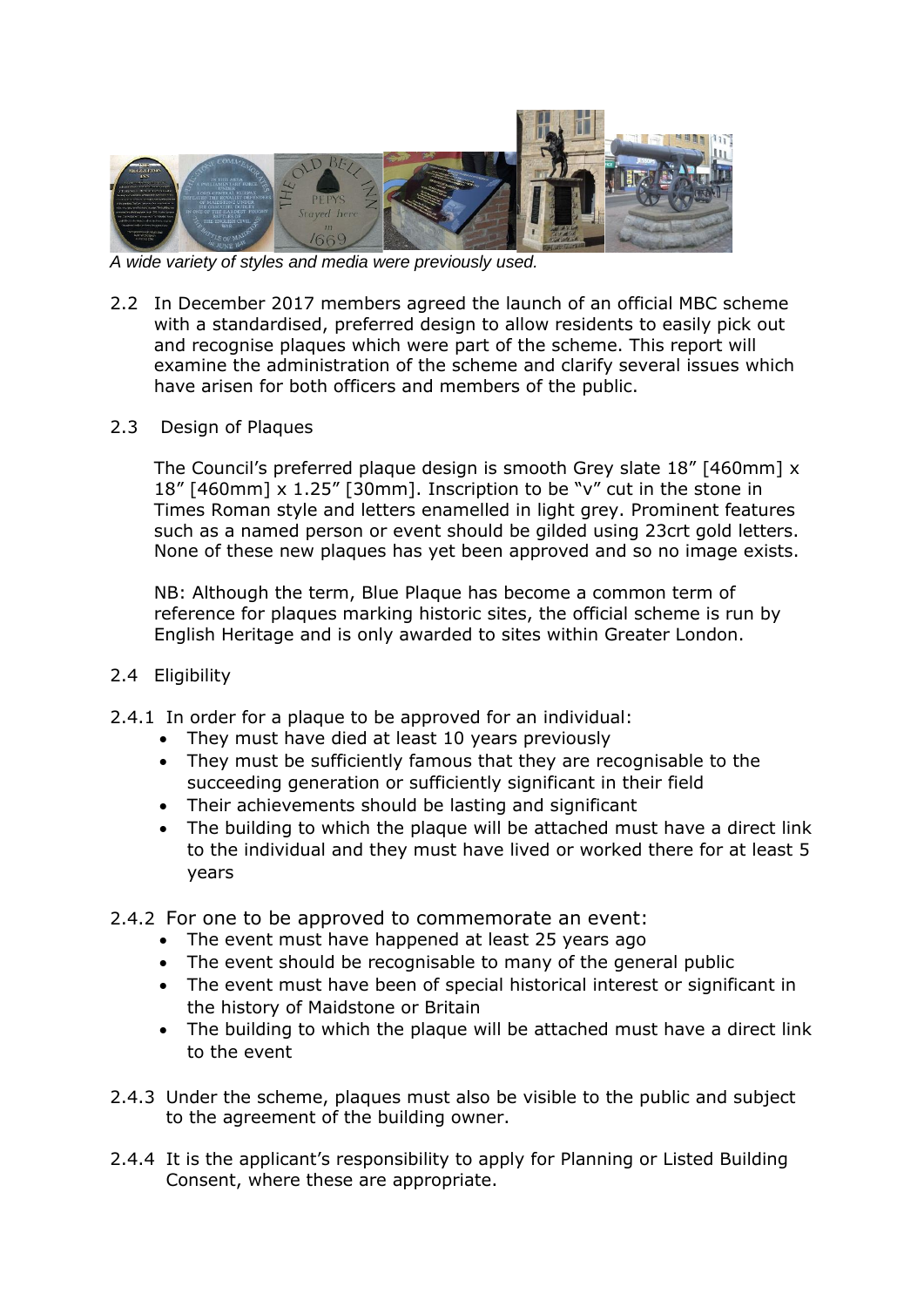#### 2.5 Costs

Applicants for a plaque are made aware that no costs will be covered by Maidstone Borough Council and they should be prepared to budget for upwards of £700 for a completed project.

#### 2.6 The Council's role

- 2.6.1 Maidstone Borough Council (in the person of the Museum Director) is responsible for co-ordinating the scheme, considering applications at ERL committee, and helping to promote the plaque by covering unveilings and featuring plaques on the council website. It should be noted that there is a maximum capacity for one person to assess 3 applications a year and this may affect what steps are taken to promote applications.
- 2.6.2 Applicants should provide as much information as possible in their application to allow a decision to be made. However, in order to protect the Council from reputational damage, some research will be carried out by staff in order to ensure that the individual to be marked is largely known for the actions being commemorated. (For example, a bid to mark the house of a person described as 'a great philanthropist' is unlikely to be accepted if they were better known for criminal activity, although the criminal activity may be worthwhile marking)
- 2.6.3 Applicants should allow six months from application to decision. This allows for applications to be programmed into an appropriate committee meeting after the research above has been carried out. In contrast, it should be noted that applicants seeking permission to raise an English Heritage Blue Plaque are advised their application may take up to three years to reach a conclusion.
- 2.7 Beyond approval

Once an application has been approved, it is the responsibility of the applicant to procure all the appropriate permissions, consents and the plaque itself. The applicant is also responsible for fixing the plaque in place securely and safely. All maintenance and replacement of damaged plaques is also the responsibility of the applicant in perpetuity.

## **3. AVAILABLE OPTIONS**

- 3.1 Members accept the report which lays out more specifically (in paragraph 2.6) the responsibilities of the scheme administrator and the procedural timescales for applicants
- 3.2 Members may reject the report with the proposed clarifications
- 3.3 Members may suggest additional or alternative elements